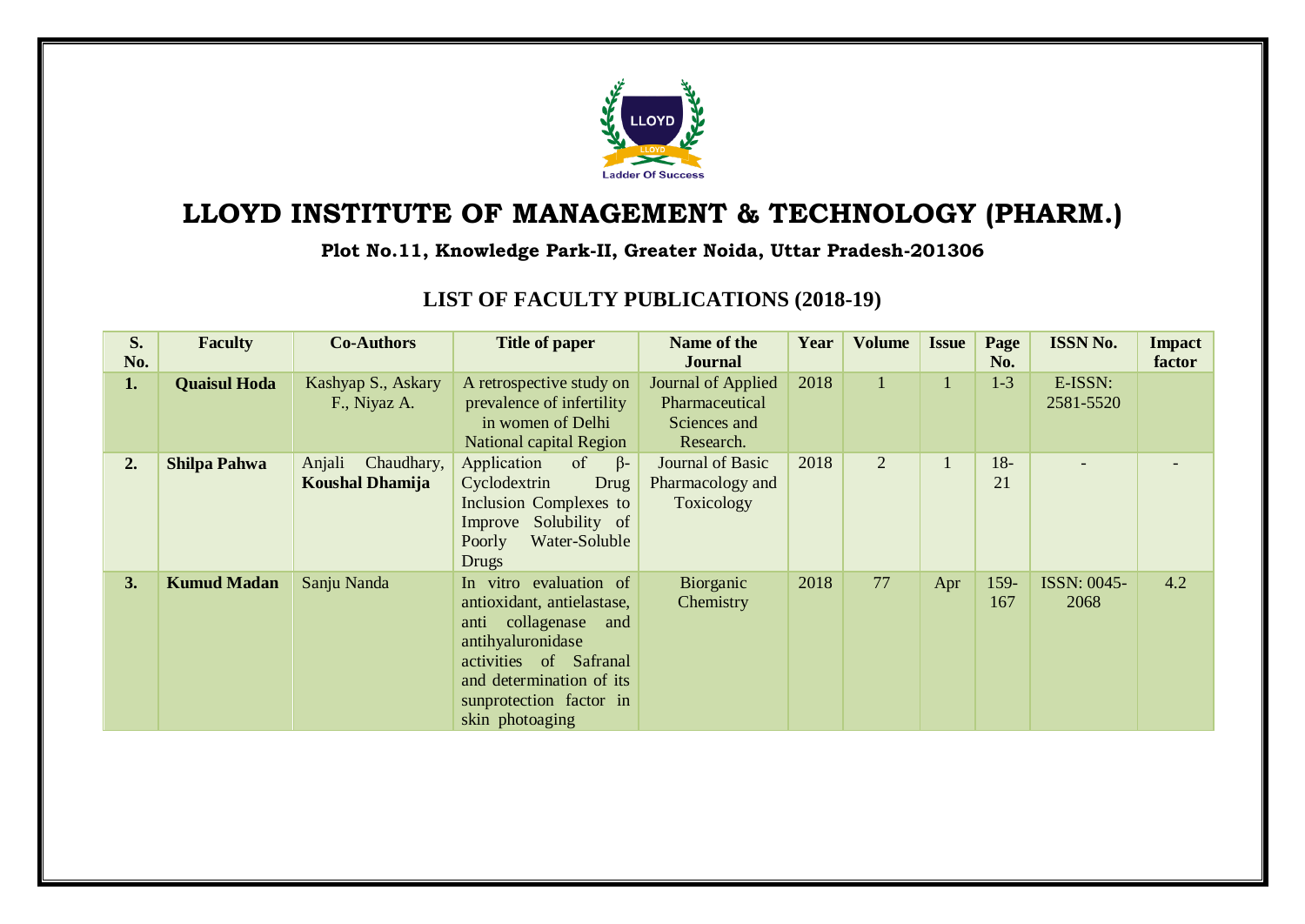| 4. | <b>Kumud Madan</b>               | Sanju Nanda                                                                                              | Nanotechnology<br>driven<br>cosmetic<br>products:<br>Commercial<br>and<br><b>Regulatory milestone</b>                                                                                                         | <b>Applied Clinical</b><br>Research, Clinical<br>Trials and<br><b>Regulatory Affairs</b>      | 2018 | 5              | $\overline{2}$ | $112 -$<br>121 | ISSN (Print):<br>2213-476X<br><b>ISSN</b><br>(Online):<br>2213-4778. |                             |
|----|----------------------------------|----------------------------------------------------------------------------------------------------------|---------------------------------------------------------------------------------------------------------------------------------------------------------------------------------------------------------------|-----------------------------------------------------------------------------------------------|------|----------------|----------------|----------------|----------------------------------------------------------------------|-----------------------------|
| 5. | <b>Vandana Arora</b>             | <b>Mohit Kumar</b>                                                                                       | Formulation<br>and<br>Evaluation<br>of<br>Paliperidone HCl Oral<br><b>Disintegrating Tablets</b>                                                                                                              | International<br>Journal of<br>Pharmacy and<br>Analytical<br>Research                         | 2018 | $\overline{7}$ | 3              | 428-<br>432    | <b>ISSN: 2320-</b><br>2831                                           |                             |
| 6. | <b>Vandana Sethi</b>             | Krishna<br>Mandal,<br><b>Shilpa Pahwa</b>                                                                | Comprehensive<br>A<br>Review On: Sustained<br>Matrix Type<br>Release<br><b>Drug Delivery Systems</b>                                                                                                          | Asian Journal of<br>Pharmaceutical<br><b>Education</b> and<br>Research                        | 2018 | $\overline{7}$ | 3              | $35 -$<br>48   | <b>ISSN: 2278-</b><br>7496                                           |                             |
| 7. | <b>Atinderpal</b><br><b>Kaur</b> | Navya<br>Kapoor,<br>Sonal Gupta, Amit<br>Javed Ali,<br>Tyagi,<br>Reema Gabrani and<br><b>Shweta Dang</b> | Development<br>and<br>of<br>Characterization<br>Tea Catechins<br>Green<br>and<br>Ciprofloxacin-<br>loaded<br>Nanoemulsion<br>for<br>Intravaginal<br>Delivery<br>Treat<br>to<br><b>Urinary Tract Infection</b> | Indian Journal of<br>Pharmaceutical<br><b>Sciences</b>                                        | 2018 | 80             | $\overline{3}$ | 442-<br>452    | <b>ISSN: 0250-</b><br>474X,<br>eISSN:1998-<br>3743                   | 0.721                       |
| 8. | <b>Shilpi Chauhan</b>            | Ashwani Kumar                                                                                            | <b>QSAR</b><br>Consensus<br>modelling of<br>SIRT1<br>activators using simplex<br>representation<br>of<br>molecular structure                                                                                  | SAR and QSAR in<br>Environmental<br><b>Research (Taylor</b><br>and Francis<br><b>Online</b> ) | 2018 | 29             | $\overline{4}$ | $277-$<br>294  | ISSN:1062-<br>936X                                                   | 2.180<br>(Scopus<br>Indexed |
| 9. | <b>Quaisul Hoda</b>              | Niyaz Alam, Pranay<br>Kumar                                                                              | Prescribing Pattern of<br>Antihypertensive Drugs<br>in Hypertensive Patients<br>Tertiary<br>Care<br>in<br>Hospital                                                                                            | European Journal<br>of Pharmaceutical<br>and medical<br>research                              | 2018 | 5              | 7              | $264 -$<br>266 | <b>ISSN: 2394-</b><br>3211                                           |                             |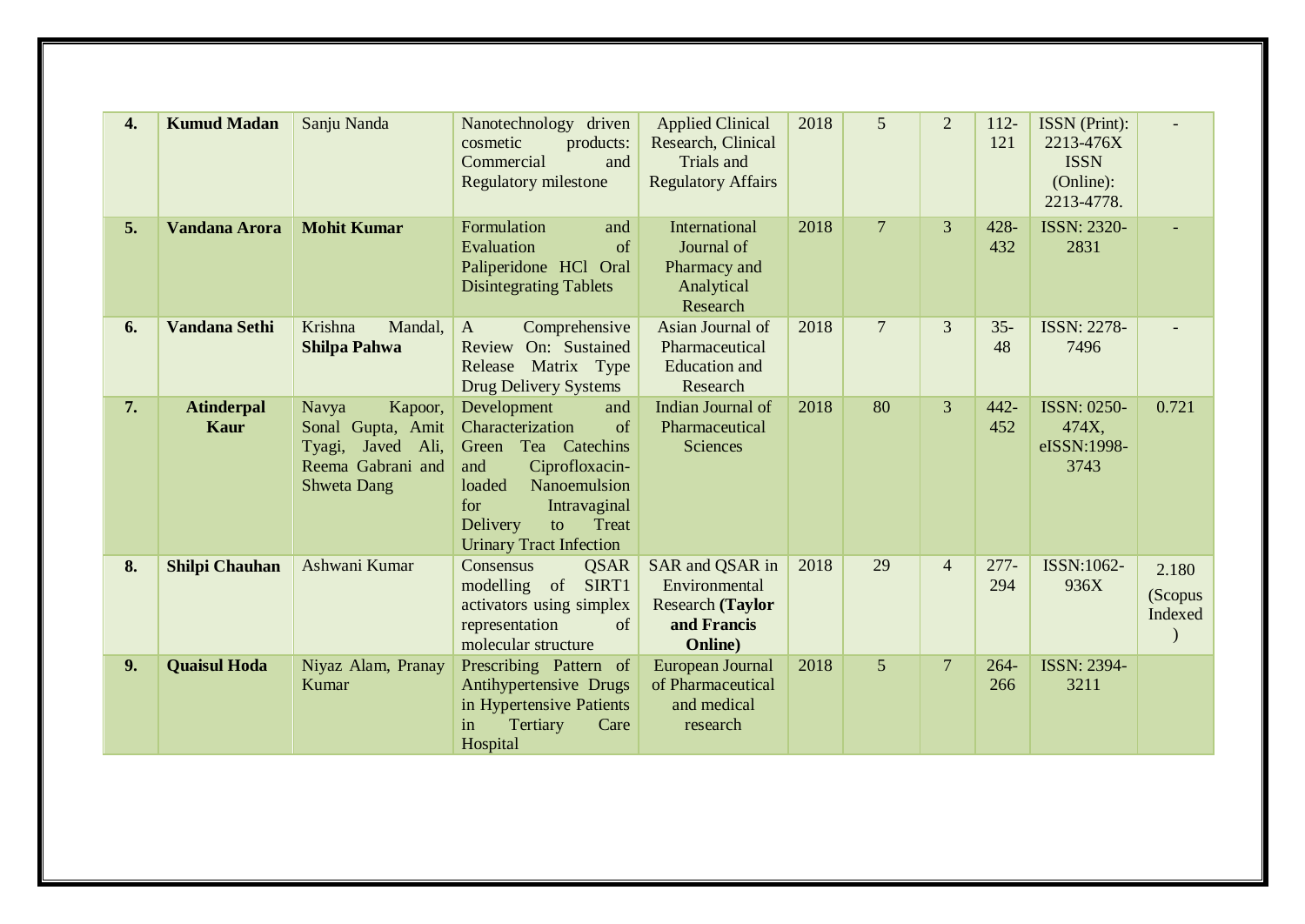| 10. | Vandana Arora                    | Harshvinder<br>Singh,<br><b>Shilpa</b><br>Pahwa,<br><b>Kaushal Dhamija</b>                                     | Formulation<br>and<br>Evaluation of Floating<br><b>Tablets of Cimetidine</b>                                                                                                        | International<br>Journal of<br>ChemTech<br>Research                                     | 2018 | 11 | 9  | 383-<br>392  | $e-$<br>ISSN(Online<br>$): 2455 - 9555$<br>ISSN: 0974-<br>4290         |                             |
|-----|----------------------------------|----------------------------------------------------------------------------------------------------------------|-------------------------------------------------------------------------------------------------------------------------------------------------------------------------------------|-----------------------------------------------------------------------------------------|------|----|----|--------------|------------------------------------------------------------------------|-----------------------------|
| 11. | <b>Shilpi Chauhan</b>            | Ashwani Kumar                                                                                                  | of<br>Use<br>Simplified<br>Molecular<br>Input Line<br>System<br>Entry<br>and<br>molecular Graph based<br>descriptors in prediction<br>and design of pancreatic<br>lipase inhibitors | <b>Future Medicinal</b><br>Chemistry<br>(Future Science<br>Group)                       | 2018 | 10 | 13 | 1603<br>1622 | <b>ISSN: 1756-</b><br>8919                                             | 3.607<br>(Scopus<br>Indexed |
| 12. | <b>Atinderpal</b><br><b>Kaur</b> | Kuldeep<br>Nigam,<br>Amit Tyagi,<br>M.<br>Nematullah,<br>Farah<br>Reema<br>Khan,<br>Shweta<br>Gabrani,<br>Dang | Nose-to-brain delivery<br>of Lamotrigine-loaded<br><b>PLGA</b> nanoparticles                                                                                                        | Drug Delivery and<br>Translational<br>Research                                          | 2019 | 9  |    | 879-<br>890  | <b>ISSN: 2190-</b><br>393X,<br>eISSN:<br>2190-3948                     | 2.664                       |
| 13. | <b>Shilpa Pahwa</b>              | Sakshi<br>Minocha,<br><b>Vandana Arora</b>                                                                     | Solubility Enhancement<br>of Poorly Water Soluble<br><b>Drugs</b><br>by<br>Various<br>Techniques                                                                                    | Journal of<br><b>Biomedical and</b><br>Pharmaceutical<br>Research                       | 2019 | 8  | 1  | $13 -$<br>19 | <b>ISSN</b><br>(Online):<br>2279-<br>0594ISSN<br>(Print):<br>2589-8752 |                             |
| 14. | <b>Nisha Gupta</b>               | Babita,<br>Abdul<br>Wadood Siddiqui,                                                                           | Method<br>Development<br>and<br>Validation<br>for<br>of<br>Determination<br>Cefixime<br>in<br><b>Bulk</b><br>Dosage Form<br><b>UV</b><br>by<br>Spectrophotometry                    | International<br>Journal of<br>Pharmaceutical<br><b>Sciences Review</b><br>and Research | 2019 | 58 |    | $13 -$<br>16 | <b>ISSN 0976 -</b><br>044X                                             |                             |